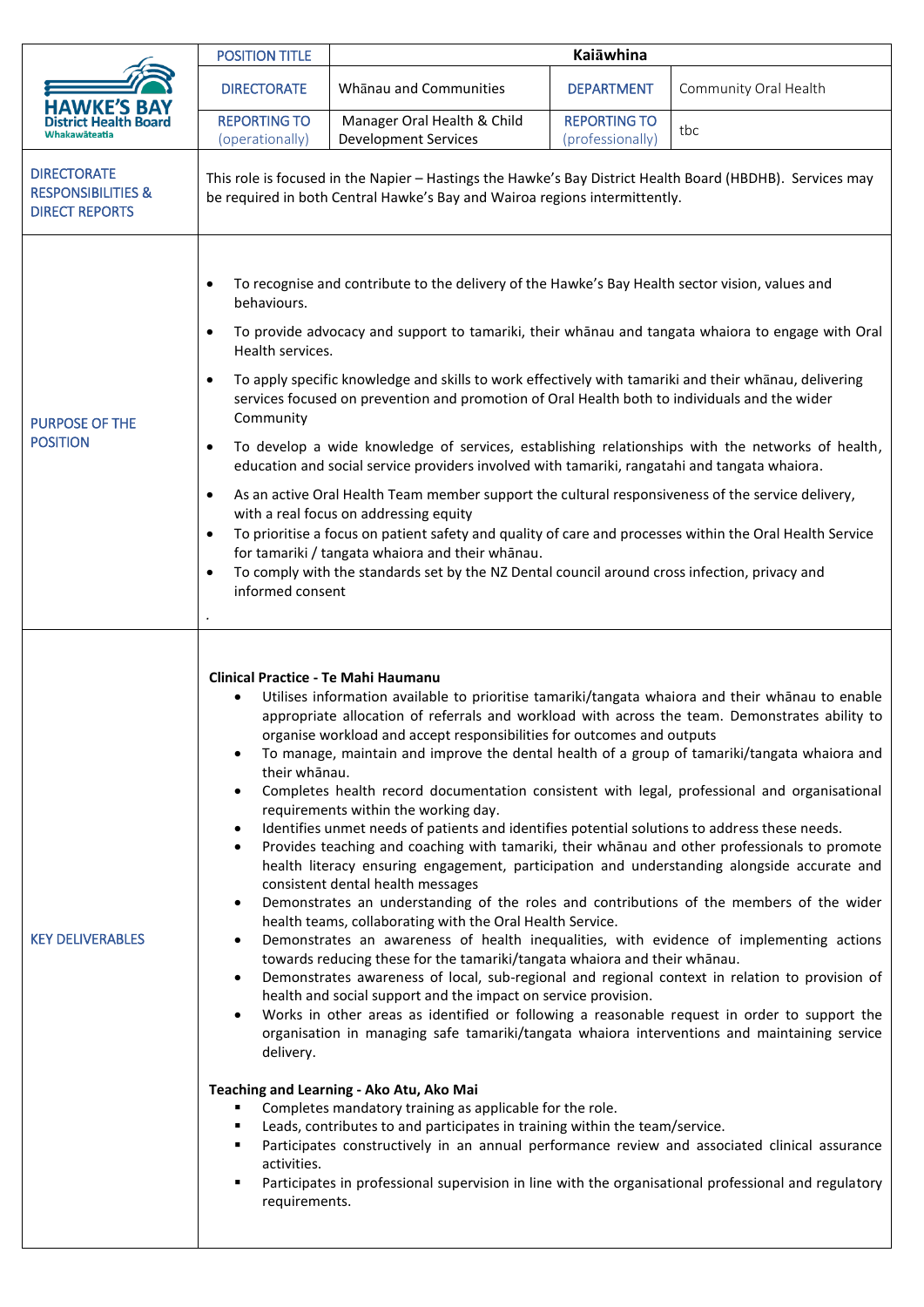|                                                          | Attends and contributes positively to relevant department, clinical and team meetings, leading                                                                                                                                                                                                                                                                                                                                                                                                                                                                                                                                                                                                                                                                                                                                                                         |  |  |  |
|----------------------------------------------------------|------------------------------------------------------------------------------------------------------------------------------------------------------------------------------------------------------------------------------------------------------------------------------------------------------------------------------------------------------------------------------------------------------------------------------------------------------------------------------------------------------------------------------------------------------------------------------------------------------------------------------------------------------------------------------------------------------------------------------------------------------------------------------------------------------------------------------------------------------------------------|--|--|--|
|                                                          | and facilitating such meetings as required.                                                                                                                                                                                                                                                                                                                                                                                                                                                                                                                                                                                                                                                                                                                                                                                                                            |  |  |  |
|                                                          | Assists Oral Health Leadership Team in clinical assurance activities of service delivery.<br>п                                                                                                                                                                                                                                                                                                                                                                                                                                                                                                                                                                                                                                                                                                                                                                         |  |  |  |
|                                                          | Service Improvement and Research - Te Whakapai Ratonga me te Rangahau<br>Participates in quality improvement activities to develop and improve service delivery, clinical<br>practice or professional standards. This may include new care pathways / treatment protocols,<br>interventions, standards of practice etc.<br>Develops and /or participates in regional / sub regional professional networks as appropriate to<br>п<br>area of work.<br>Establishes working partnerships with both internal and external services / organisations to<br>٠<br>promote integrated working.<br>Contributes to annual planning process, including identifying gaps in service and participating in<br>٠<br>activities that may result from the planning process.<br>Practises in a way that utilises resources (including staffing) in the most cost effective manner to<br>٠ |  |  |  |
|                                                          | facilitate the optimal tamariki / whānau outcomes.<br>Awareness of and complies with all legislative and contractual requirements as applicable to the<br>$\blacksquare$<br>role (e.g. Health and safety in Employment Act 1992, Privacy Act 1993, Vulnerable Children's Act<br>2014, Privacy Act, ACC service specifications etc.).                                                                                                                                                                                                                                                                                                                                                                                                                                                                                                                                   |  |  |  |
| <b>HEALTH &amp; SAFETY</b><br><b>RESPONSIBILITIES</b>    | HBDHB is committed to maintaining and promoting the health & safety of all its staff, contractors,<br>volunteers and patients. In this role, your duties are:<br>Not to do anything that puts your own H&S at risk<br>$\bullet$<br>Not to do anything that puts others H&S at risk<br>٠<br>To follow all health and safety policies and procedures<br>$\bullet$<br>To follow all reasonable health and safety instructions<br>(You have the right to cease work if you believe that you, or others, are at risk of serious harm).                                                                                                                                                                                                                                                                                                                                      |  |  |  |
| <b>KEY WORKING</b><br><b>RELATIONSHIPS</b>               | <b>INTERNAL</b><br><b>EXTERNAL</b><br>Oral Health Service<br>Tamariki, whānau & tangata whaiora<br>٠<br>п<br>CW&C Leadership Team, including Oral<br>Education Providers, Schools and Early Childhood<br>٠<br>٠<br><b>Health Clinical Director</b><br>Centres including Kohanga Reo<br>Te Wāhanga Hauora Māori HBDHB<br><b>Community Services and Agencies</b><br>п<br>٠<br>Allied Health Professionals, Professional<br>All other Health Providers, including PHO, GPs<br>٠<br>п<br>Advisor & Director of Allied Health<br>Plunket, Tamariki Ora, Dentists & Māori Health<br>Providers<br>Other teams relevant to supporting the<br>٠<br>New Zealand Dental Assistants Association<br>Tangata Whaiora and whānau journey<br>$\blacksquare$<br>including Public Health Nurses, Population<br>Health Oral Health Advisor and the<br>Adolescent Oral Health Coordinator  |  |  |  |
| <b>DELEGATION AND</b><br><b>DECISION</b>                 | Active participation in service area decision making including initiatives to strengthen interventions and<br>engagement practices with Māori, (whānau, hapū and iwi) and integrating Māori models of healthcare<br>As unregulated health care worker, works under the direction and delegation of Clinical Director Oral Health<br>when undertaking preventative clinical work.                                                                                                                                                                                                                                                                                                                                                                                                                                                                                       |  |  |  |
| <b>HOURS OF WORK</b>                                     | 80 per fortnight                                                                                                                                                                                                                                                                                                                                                                                                                                                                                                                                                                                                                                                                                                                                                                                                                                                       |  |  |  |
| <b>EMPLOYMENT</b><br><b>AGREEMENT &amp; SALARY</b>       | In accordance with the Allied, Public Health and Technical Multi Employer Collective Agreement (MECA)<br>according to qualifications and experience pro rata for hours worked.                                                                                                                                                                                                                                                                                                                                                                                                                                                                                                                                                                                                                                                                                         |  |  |  |
| <b>DATE</b>                                              | April 2022                                                                                                                                                                                                                                                                                                                                                                                                                                                                                                                                                                                                                                                                                                                                                                                                                                                             |  |  |  |
| <b>EXPENDITURE &amp; BUDGET</b><br><b>ACCOUNTABILITY</b> | Nil                                                                                                                                                                                                                                                                                                                                                                                                                                                                                                                                                                                                                                                                                                                                                                                                                                                                    |  |  |  |
| <b>SCOPE &amp; COMPLEXITY</b>                            | Effectively managing time and prioritising workload to ensure project work is completed within the<br>п<br>agreed time.<br>Ensure smooth and effective pathway for tamariki/rangatahi/whānau/kaumatua referred to the<br>٠<br>service to ensure barriers to services are reduced<br>Competent engaging and addressing cultural needs of the Consumer and whanau<br>٠<br>A strong emphasis on improving services & reducing inequities for Māori whānau, hapū and iwi<br>٠<br>Supports a holistic approach within a progressive service to better enable collaborative relationships<br>п<br>and integrated pathways                                                                                                                                                                                                                                                    |  |  |  |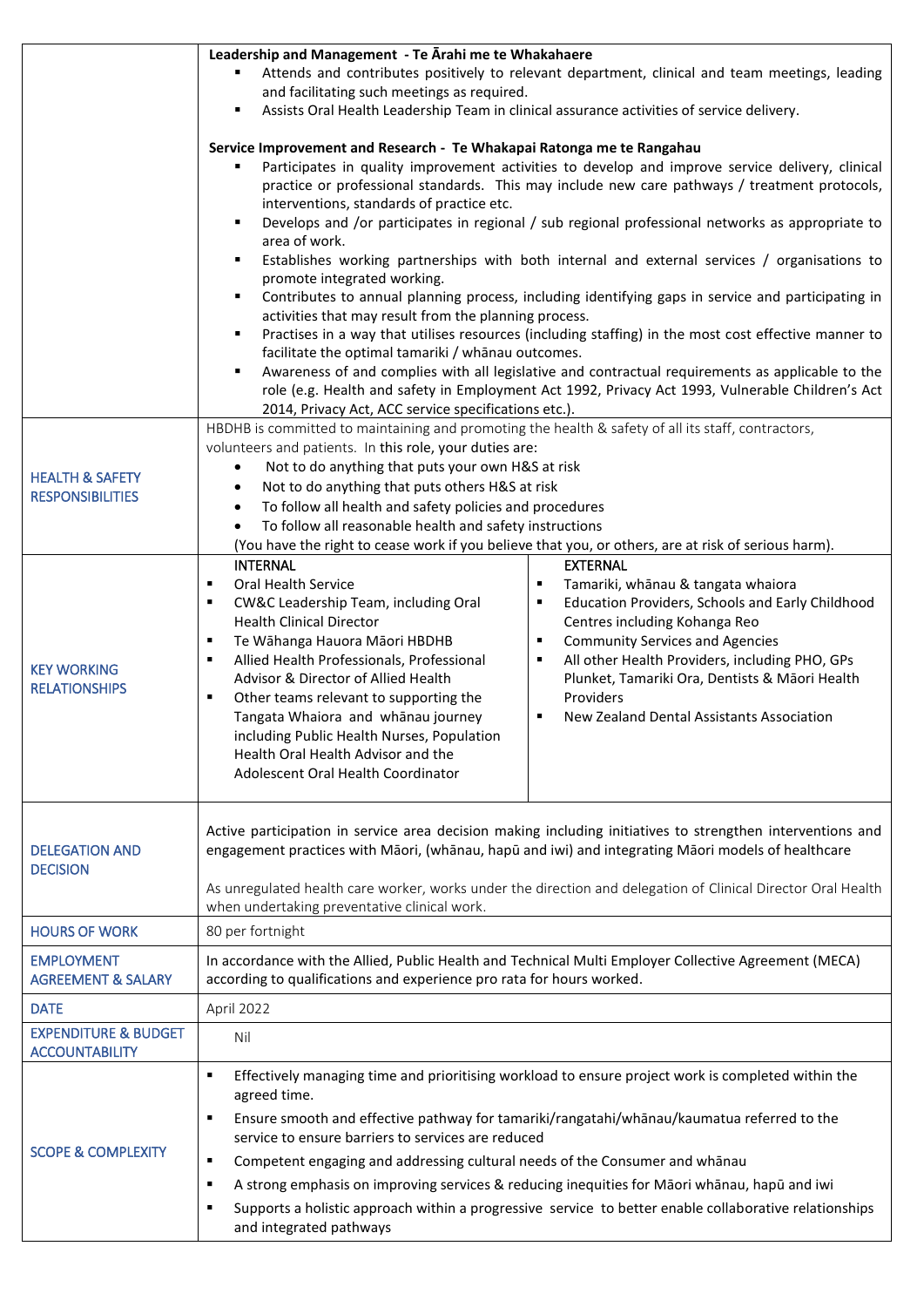#### ESSENTIAL CRITERIA

#### Qualifications

- Year 11 NCEA Level 1 English (or equivalent)
- Year 11 NCEA Level 1 Maths (or equivalent)
- NZQA Level 3 qualification (or equivalent)
- Unendorsed clean current driver's licence

#### Experience

▪ Proven customer service skills

# Business / Technical Skills

- Competent computer skills
- Ability to maintain effective records
- Demonstrates an understanding of continuous quality improvement

# Leadership Competencies

- Credibility and integrity (embraces professionalism and ethical practice).
- Ability to grasp implications of a situation quickly

# Key Attributes

- Strong interpersonal skills, with an ability to develop rapport with tamariki / tangata whaiora and their whānau
- Focus on delivering high quality intervention for the tamariki/tangata whaiora and whānau.
- Ability to work well, both on own without supervision, and also cooperatively as part of a team
- Professional appearance and a pleasant positive cooperative manner.
- Excellent oral and written communication skills.
- Respect for the confidentiality and sensitivity of information
- Accepts responsibility, ability to organise, set priorities and monitor performance.
- Able to build effective and positive relationships with key personnel within and external to the service and with key stakeholders aligned to the service
- Ability to follow instructions
- Awareness of the role of in addressing inequalities
- Strong cultural awareness and understanding of diverse cultural and socio-economic groups, particularly Māori and Pacific.
- Enthusiastic and keen to learn with demonstrated ability to self-motivate and use initiative
- Willingness to update education and broaden knowledge base.

# Effectively Engaging with Māori –

- Demonstrates knowledge and understanding of local tikanga and Māori culture sufficiently to be able to respond appropriately to Māori
- Is visible, welcoming and accessible to Māori consumers and their whānau
- Actively engages in respectful relationships with Māori consumers and whānau and the Māori community
- Actively seeks ways to work with Māori consumers and whānau to maximise Māori experience
- Actively facilitates the participation of whānau in the care and support of their whānau member

#### DESIRABLE CRITERIA

# Experience

- Experience working directly with consumers and whānau
- Experience working as part of a team
- **·** Previous experience working in a child centred environment
- Healthcare experience
- Awareness of health promotion and the Ottawa Charter.

# Business / Technical Skills

- Experience working in a busy environment requiring robust organisation skills, time management and efficient communication skills.
- Understanding of organisational dynamics and able to work effectively in a complex multi-professional workplace.